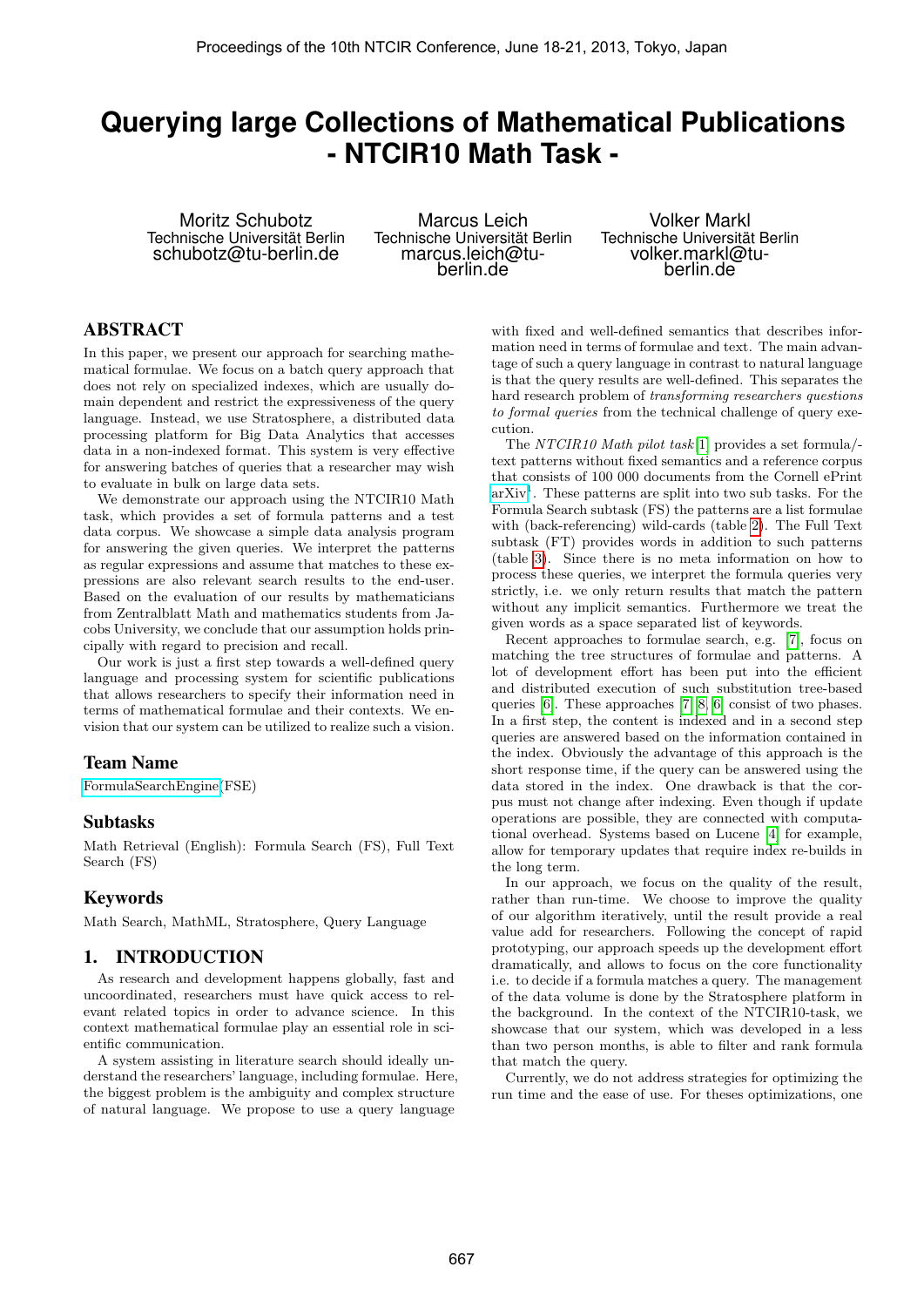can learn from elaborated concepts for query optimization originating from the database community, which is subject to future work.

# 2. SYSTEM DESCRIPTION

We use Stratosphere [\[2\]](#page-5-5) as a platform for executing the queries specified in the NTCIR10-Math task. Stratosphere consists of three layers.

- Meteor [\[5\]](#page-5-6) the high level scripting language
- The PACT [\[2\]](#page-5-5) programming model for implementing operators
- The Nephele [\[2\]](#page-5-5) execution engine for parallel computation

To solve the NTCIR10 tasks, we identified following processing steps.

- 1. load the data
- 2. parse queries and data
- 3. filter data based on queries
- 4. calculate individual ranking function
- 5. evaluate ranking functions based on whole-corpus
- 6. return top ranked results
- 7. export the results

In this section, we describe how we execute these steps. Thereby we outline, which parts are evaluated by Stratosphere's native code, and which parts are performed by our user defined code. Due to the easy extensibility of the Stratosphere platform that allows to integrate user code as well on the Meteor as on the PACT level, very little overhead is required to extend the core functionality.

# 2.1 Data preparation

After downloading and extracting the NTCIR10 test collection, we concatenated the included files to a single one that was transferred to our distributed file system (HDFS). A single file is more efficient, since the system can read the data sequentially from disk. The content of this file has the following structure <ARXIVFILE Filenam=\$filename> \$filecontent</ARXIVFILE>.

The resulting file was stored in a distributed file system so that all computers that have been used to process the data could read the required data block wise from local disk.

# 2.2 High level program design

After having imported the data to our environment, we designed the principal data flow of the system. Therefore we had to specify the inputs and outputs and the type of each operator. Stratosphere extends the MapReduce [\[3\]](#page-5-7) concept and introduces new operator types like Cross, Match and CoGroup [\[2\]](#page-5-5). However, for this task the operator types Map, Reduce, Cross and Match are sufficient. These operators can be regarded as second order functions that execute



<span id="page-1-0"></span>Figure 1: Logic of formulafilter operator: Filters formula that contain all tokens specified in the query.

arbitrary user code based on the following number of inputs and outputs record

> $Map: \mathbf{R} \rightarrow \mathbf{R}^*$ (1)

 $Reduce_k : \mathbf{R}^* {\rightarrow} \mathbf{R}^*$ (2)

$$
Cross: \mathbf{R}^2 \to \mathbf{R}^* \tag{3}
$$

$$
Match_{k,l} : \mathbf{R}^2 \to \mathbf{R}^*
$$
 (4)

Here **R** denotes the space of all possible records and  $\mathbb{R}^*$  the Kleene Closure of **R**. Each record  $r \in \mathbb{R}$  consists of a finite number of fields  $r_i$ .

The Mapoperator gets one record at a time as input and can output zero or more records for each input record.

In contrast to the original Reduce operator [\[3\]](#page-5-7), which gets all records with the same key, the Stratosphere Reduce operator (Reduce<sub>k</sub>) has an additional parameter k that defines the index of the record field that is used as key. As a consequence the input record set  $\mathbf{I} \subset \mathbf{R}^l$  of length l is portioned into  $n = |\text{dom } \mathbf{I}_k| \leq l$  lists of records, each having the same value for field  $k$ . Here  $n$  is the number of distinct values for I. Thus, exactly one list will contain a record that has a particular key-value for field k. For the special case,  $n = l$ , Map and Reduce are equivalent. Furthermore, the Reduce contract has the option to sort the input list with regard to a secondary field that we use to get a sorted list of the query result.

Cross, receives the Cartesian product of the input record sets and *Match* is a *Cross* followed by a filter that only emits record pairs with matching key attributes  $r_k = r_l$ .

# 2.3 Implementation of the operators

This section describes the user defined operators that we developed extending the core functionality of the Strato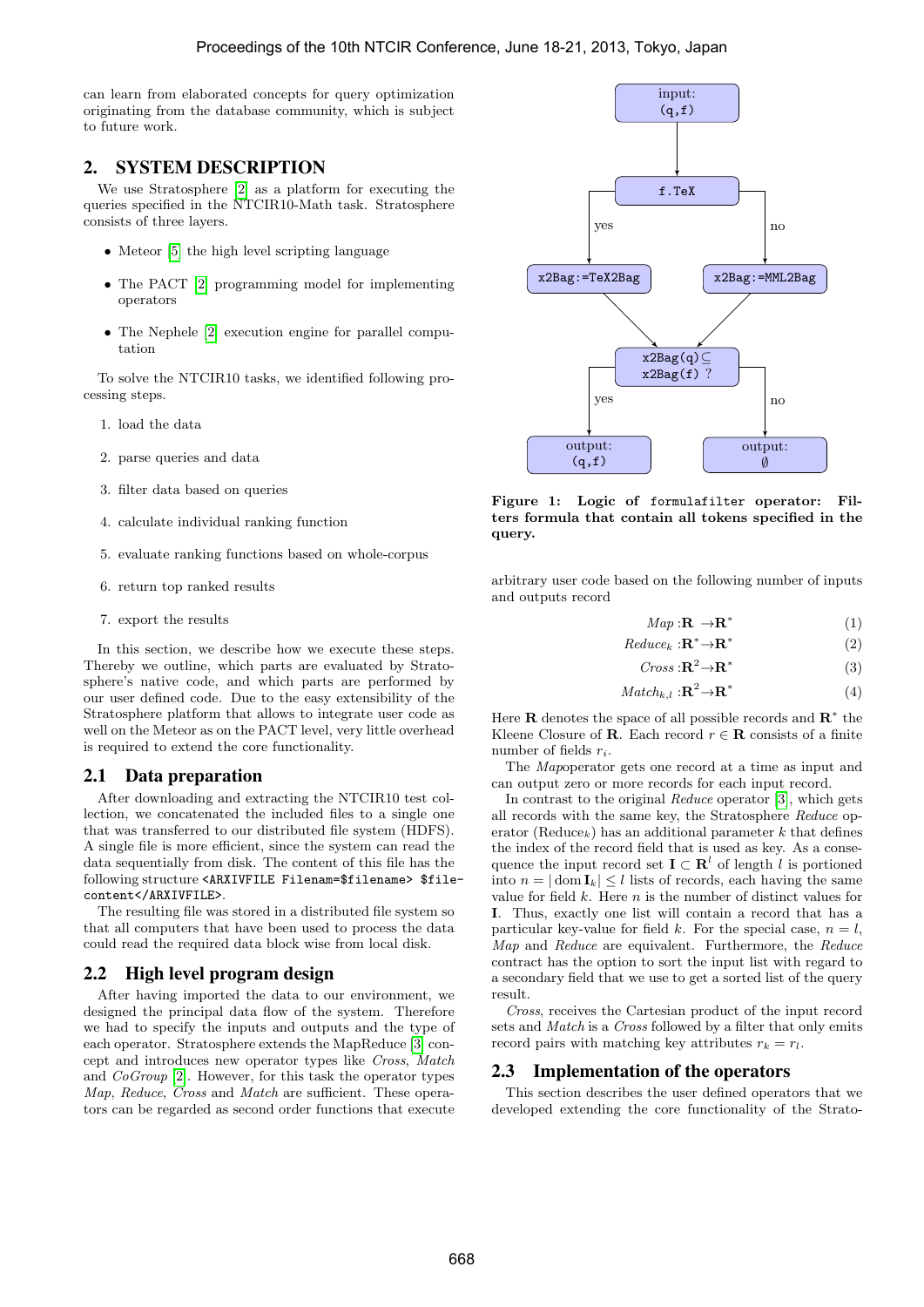sphere system in detail. The principal data flow is the following: First the queries (section ??) and the data (section [2.3.2\)](#page-2-0) is loaded. In a subsequent step (section [2.3.4\)](#page-2-1), token based query filters identify the equations that are match candidates.

Independent, overall word- and variable frequencies are obtained (section [2.3.3\)](#page-2-2).

In the following scoring phase (section [2.3.5\)](#page-3-0), we compare the equation structure of query and match candidate and calculate a score that takes into account the overall frequencies. Finally, the results are sorted (section [2.3.6\)](#page-3-1) and the top scored hits are returned.

## <span id="page-2-4"></span>*2.3.1 Query compilation*

The query compilation is implemented via a Map operator (listing [1](#page-3-2) [line 5-12]) that gets one record of a single text field with the NTCIR topic XML subtree, which includes formula patten and keywords, as input. From that, we derive exactly one output record with six fields that contains the compiled query for further processing. To illustrate this process, we use the query [NTCIR10-FT-14](http://www.formulasearchengine.com/ntcir10-math/results/FT/NTCIR10-FT-14) ( $\sum ?p_n?a_n$ , convergence) as running example.

The first field is the query number NTCIR10-FT-14 that is extracted using an XML library and is used as a Reduce key for the final ranking.

The second field is the multi set  $[n \times 2, \text{ sum}, \quad x \times 2]$ , which is generated by our [TEX token filter](http://www.formulasearchengine.com/ntcir10-math/system/tex-tokenizer) from the TeX-Query ( $\sum \sqrt{p}$  {n} \qvar{a} {n}) based on the build in Java tokenizer. In the same way the presentation [MathML](http://www.formulasearchengine.com/ntcir10-math/system/presentation-mathml-tokenizer) [tokenizer](http://www.formulasearchengine.com/ntcir10-math/system/presentation-mathml-tokenizer) is used to generate the third filed that contains  $[\Sigma,$ n x 2].

Obviously the TEX token filter contains more information compared to the MathML filter. The latter extracts variables, numbers, and operators only, rather than the full feature set of MathML elements, which would require an unified MathML representation. Unification of MathML is not yet solved, or at least not available as a program library. Without unification, we face a lot of problems due to degrees of freedom in the MathML standard. For example the underscore  $(\_)$  in the T<sub>F</sub>X code could be represented via the msub, msubsup or mmultiscripts presentation  $\text{MathML}^2$  element. Thus, the we use the MathML filter only, if no T<sub>E</sub>X-code is available (figure [1\)](#page-1-0).

In order to speed up the execution, we [compress the MathML](http://www.formulasearchengine.com/ntcir10-math/system/mathml-compression) mark-up. The recursive compression, e.g.,

$$
\begin{array}{ll}\n\text{\\
\text{ \\
\text{ \\
\text{f} > a\[ \( . \* ? \); d\[f\]; \setminus 1 \] \qquad \(5\) \\
\text{\n\end{array}
$$

is inspired by Mathematica's full form style with square brackets. We ignore XML-attributes and replace the qvar elements  $(2a \text{ and } 2p \text{ in the running example})$  by regular expression. Multiple occurrences of the same name attribute of the qvar element are treated with back-reference as in [\(5\)](#page-2-3). That said, the fourth and fifth field read mrow[ $mo[\Sigma]$ ; mrow[ msub[  $(.*)$ ; mi[n] ]; msub[  $(.*)$ ; mi[n] ] ] ] and apply[ sum; apply[ times; apply[ csymbol[subscript];  $(.*)$ ; ci[n] ]; apply[ csymbol[subscript]; (.\*); ci[n] ]]. These regular expressions take into account the structure of the query, rather than just counting the features as done in the MathML filter.

The last field is a list with keywords (convergence in for the sample query). One attempt is to include the porter stemming algorithm [\[9\]](#page-5-8). Even though this algorithm was quite successful in standard NLP tasks, it has some drawbacks for math search. For example the words derivative and derivation are both transformed to the stemmed term deriv. Thus, we just use the original lower-case string for the text search.

## <span id="page-2-0"></span>*2.3.2 Extraction operators*

This section describes the extraction of variables and terms from the test-corpus data. Our four extraction operators are implemented as Map contracts. The first Map (listing [1](#page-3-2) [14- 17]) gets a publication formatted as HTML-document and shipped in a PACT record with only a single string field as input. It attaches another field that contains the file identifier, for the later use as key.

The consecutive formula filter operator (listing [1](#page-3-2) [19-23]) uses a regular expression to find all math tags. It emits one record per formula containing the MathML-element and the document id.

Another regular expression captures T<sub>E</sub>X-code of the formulae, if available and attaches an additional field to the record.

The following  $Map$  task (listing [1](#page-3-2) [25]) tokenizes the T<sub>E</sub>X and MathML code respectively, the same way as done with the query TeX/MathML. Even though these tasks are different operators, they share code for the tokenization.

Another Map task (listing [1](#page-3-2) [26]) tokenizes the words of the article in the same style.

## <span id="page-2-2"></span>*2.3.3 Aggregation operators*

As a next step, we calculate the total number of words and variables via bag union (listing [1](#page-3-2) [25-26]). The bag union operator is implemented as a combinable Reduce contract. This means, it merges the multi sets containing the words or variables of a document or formula in two steps. First, all nodes compute the union of their local all multi sets than these intermediate multi sets of all nodes are united. We use the multi set implementation of the [guava libraries](http://code.google.com/p/guava-libraries/)<sup>3</sup>, which turns out to be quite efficient with regard to memory usage and runtime. As a result there are two records, one for the variables and one for the words. Each contains one field with a multi set of the counts.

# <span id="page-2-1"></span>*2.3.4 Filter operators*

<span id="page-2-3"></span>The crucial part of the execution is the formula filtering that identifies the match candidates for the queries based on the formula tokenization. Logically this works as shown in figure [1.](#page-1-0) Technically, the formula filter Cross task gets a tuple of records as input that originates from the Cartesian product of query and formula records. If the multi set of the tokens of the formula is a superset of the tokens in the query than the formula is regarded as hit candidate. In that case the fields of the query record and the fields of the formulae record are concatenated and emitted. Otherwise, other nothing is emitted.

We use a similar *Cross* task for the filtering of the documents. Only documents that include the keywords, specified in the query, pass the filter. For those, we emit a record that contains the concatenation of the query and document fields.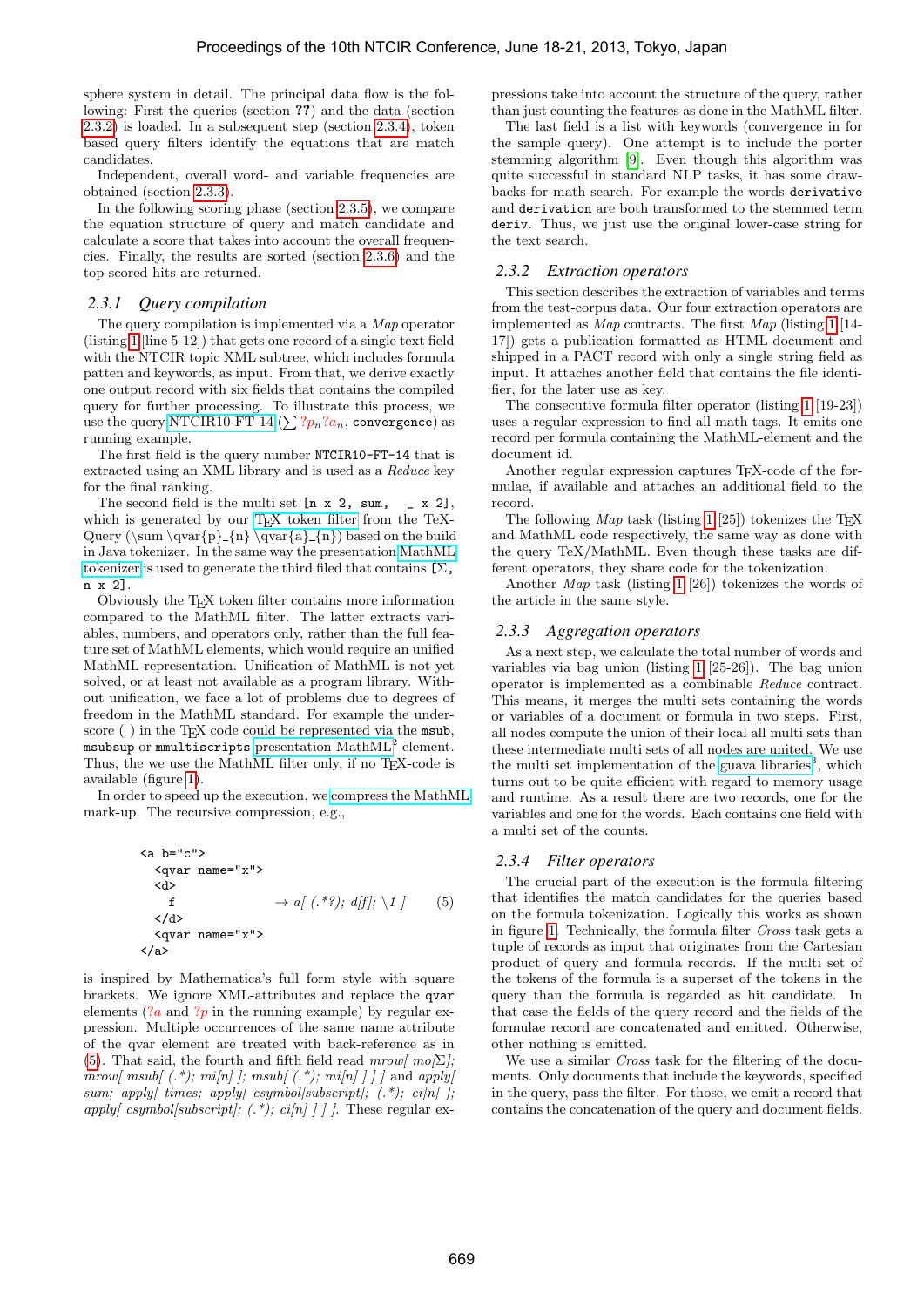```
1 | using math, xml; //load the custom package<br>2 | $d = <u>read</u> from "hdfs://localhost/NTCIR.xml" split
                a t " ARX I V F I L E";
  3 \mid \text{$q = \text{read} "hdfs://localhost/queries.xml" split at
                   \overline{\texttt{topic}} ";
  4 //map-task for query compilation
  5 \mid \bb{S}q = \text{transform} \ \ \text{$\text{S}q$} \ \ \text{into} \{
  6 | num : xGet(\text{\textsterling} q, "./num"),
  \begin{array}{ll} 7 & \text{t ex Fitter}: \text{TeV} & \text{X2Bag} & (\text{XGet}(\text{Sq}, \text{".} / \text{TeV} \text{)]}, \\ 8 & \text{mmlFitter}: \text{ mml2Bag} & (\text{XGet}(\text{Sq}, \text{".} / \text{query " })), \end{array}8 mm lF i l t e r : mml2Bag ( xGet ( $q , " ./ p q u e r y " ) ) ,
9 pmml: compress xGet($q,"./query/pquery"),<br>10 cmml: compress xGet($q,"./query/cquery"),
11 words: \text{split} \text{xGet}(\mathcal{A}, \mathcal{A}) are \text{yives}, \text{yides}, \text{yides}\begin{array}{c} 12 \\ 13 \end{array} }
13 //map-task for file ID extraction<br>14 $d= transform $d into {
15 file ID : xGet ($data, "\lambda. @Filename", "f (\d{6}) \.
16 \quad \text{HTML: } \$d17 }
18 \frac{18}{19} //map-task for formulae extraction<br>19 $f = xtransform "//math" as $m in $d.HTML into{
\begin{array}{c|c}\n 20 & \text{$fileID: $\$d$}. \text{fileID}, \\
 21 & \text{$mm1 = $m}\n\end{array}$mml = $m$.
22 \left| \quad \text{Stex} \right| = x \cdot \text{Get}(\text{$m, "/.\text{QaltText}"})\frac{23}{24}24 //map-task formulae tokenization<br>25 \frac{24}{15} f = addFields $f { vars = $f.Te
       if = add Fields if \{ vars = $f.TeX ? TeX2Bag ($f.TeX\{ ) : mml2Bag( $f. math) \};
26 \frac{1}{3} \frac{1}{4} \frac{1}{27} \frac{1}{4} \frac{1}{27} \frac{1}{4} \frac{1}{27} \frac{1}{4} \frac{1}{27} \frac{1}{4} \frac{1}{4} \frac{1}{4} \frac{1}{4} \frac{1}{4} \frac{1}{4} \frac{1}{4} \frac{1}{4} \frac{1}{4} \frac{1}{4} \frac{1}{4} \frac{1}{4} \frac{27 // reducer for counting total number variables<br>28 $vars= bag_union $f[*].vars;
29 \frac{1}{30} swords = bag union \frac{1}{30} //cross - task for formulae filter
\begin{array}{c|c} 30 & // \text{cross-task for formulae filtering} \\ 31 & \text{fig = formulafilter} \\ 86 & \text{if} \end{array}$fq = formulafilter $q in $ff;32 $dq = t e x t f i l t e r $q in $d ;
33 // cross-task that assignes scores with a TFIDF-
               like method
34 \mid \text{$fq = score $fq$ use $vars$};35 \left| \text{{}^s\text{d}q} \right| = \text{score } \text{{}^s\text{d}q} use \text{{}^s\text{words}};<br>36 \left| \text{{} \text{/} \text{/} \text{join} \text{task}} \right|; increase formu
36 \frac{\sqrt{3}}{\$fq = \text{raisescore} \$fq \text{use} to r} and 37 \frac{\$fq = \text{raisescore} \$fq \text{use} to r}$f q = raisescore $fq use $dq where $fq.num=$dq.num
                 and f(q. file id = 6dq. file id;38 // reduce-task concatinates results for each query
39 \left| \begin{array}{l} \text{\$results = formulagroup \$fq by $fq .num sort desc} \\ \text{by $formulae.score limit $30$}; \end{array} \right.40 // reduce-task formats results<br>41 $result = format results $resu
                                                           $ results parallel 1;
42 \vert write $ result to "hdfs://localhost/results.xml"
```
Listing 1: Meteor pseudocode: Script for answering the Fulltext search task. For a detailed description of the operators see section ??

#### <span id="page-3-0"></span>*2.3.5 Scoring operators*

After the filtering step the result set is still too large and has to be ordered. Therefore, the scoring task is used. Since we want to use TFIDF like methods to score the tokens, we need to know the total number of occurrences of the tokens.

Foreclosing the evaluation, the following statement can be made: We developed a scoring mechanism that calculates a score based on the absolute and relative number of tokens, presentation and content MathML, as well as the occurrence of the keywords. However, the ranking results are poor, because free parameters that are used to calculate a reasonable norm for this score vector were specified with an ad-hoc-method.

One of future research tasks, is to adjust the free parameters in a way that the ranking results correlate better to the experts relevance ratings. Certainly, during that task over-fitting must be avoided.

For the scoring of the MathML part, the MathML tags

were compressed in same way as done for the queries. After that, the regular expressions are applied to the compressed MathML. Thus, even the instances of the place-holders were specified, which is valuable for displaying the results in a future use case.

We demonstrate the scoring function using the sample query FT-14 and the relevant formula  $\sum a_n b_n$  [190/f075790](http://www.formulasearchengine.com/ntcir10-math/results/FT/NTCIR10-FT-14#id73874) [.xhtml#id73874](http://www.formulasearchengine.com/ntcir10-math/results/FT/NTCIR10-FT-14#id73874) that is ranked best. The final score of 10155 is calculated in the following way:

Since all tokens are found in the TEX-code a score of 100 is assigned. In addition, the score for the content MathML match (with \$1=ci[a] and \$1=ci[b]) was scored with 5000. Additional 5000 points are assigned, because there are no other expressions in the content MathML representation. Presentation MathML did not match by accident, because there is an additional invisible times between  $a_n$  and  $b_n$ that is not removed, while compressing the presentation MathML. The seven occurrences of the word convergence are rated inspired from the geometric series with  $2^{-7}(2^{7+1}-$ 1) wordscore(convergence). Here, the word score is obtained from corpus wide frequency of convergence in relation to the sum all relevant word frequencies. In the same way token scores for  $n, \sum, \setminus, \Delta$  are calculated.

#### <span id="page-3-1"></span>*2.3.6 Result operators*

There are two result operators. The first one groups formula that have the same query number and the second one summarizes the result of all queries.

The input for the first Reduce operator is sorted according to the score specified in descending order. We modified the normal grouping in the way that the operator only collects the first 30 input records and normalizes them according to the NTCIR submission guidelines.

In former steps, the results of all tasks are concatenated to the XML result file that was downloaded from the HDFS and was sent directly to the NTCIR office without manual modifications.

## 2.4 Limitations

We designed our system in a way that it produces deterministic and traceable results for the given queries. Our conservative approach implies that the result set must be explainable and reproduceable. This allows for easy debugging and testing of the code. However, verbose justification statements lead to a reasonable amount of development work, and influence the performance of the system in a negative way. Especially early selection of the probably best results and random sampling gets impossible with our approach. Furthermore, no query expansion is performed. For example, if the query is  $x^2$  but no equation that contains  $x^2$  exists, the system would answer with an empty result set, rather than displaying results for x or  $y^2$ . For that reason some of the results that were considered as partial match by the experts could not be found by our system.

Furthermore, we were not able to discover equations that involved a line break in the MathML-source code, which is a corner case. Additionally only equations that contained an alttext attribute were considered. After fixing these bugs the performance of our system has slightly improved.

For the full-text search, we interpreted the text input as a list of keywords. One query contained the word not (parseval), which probably means that the word parseval should be excluded. However in this first version of our system, we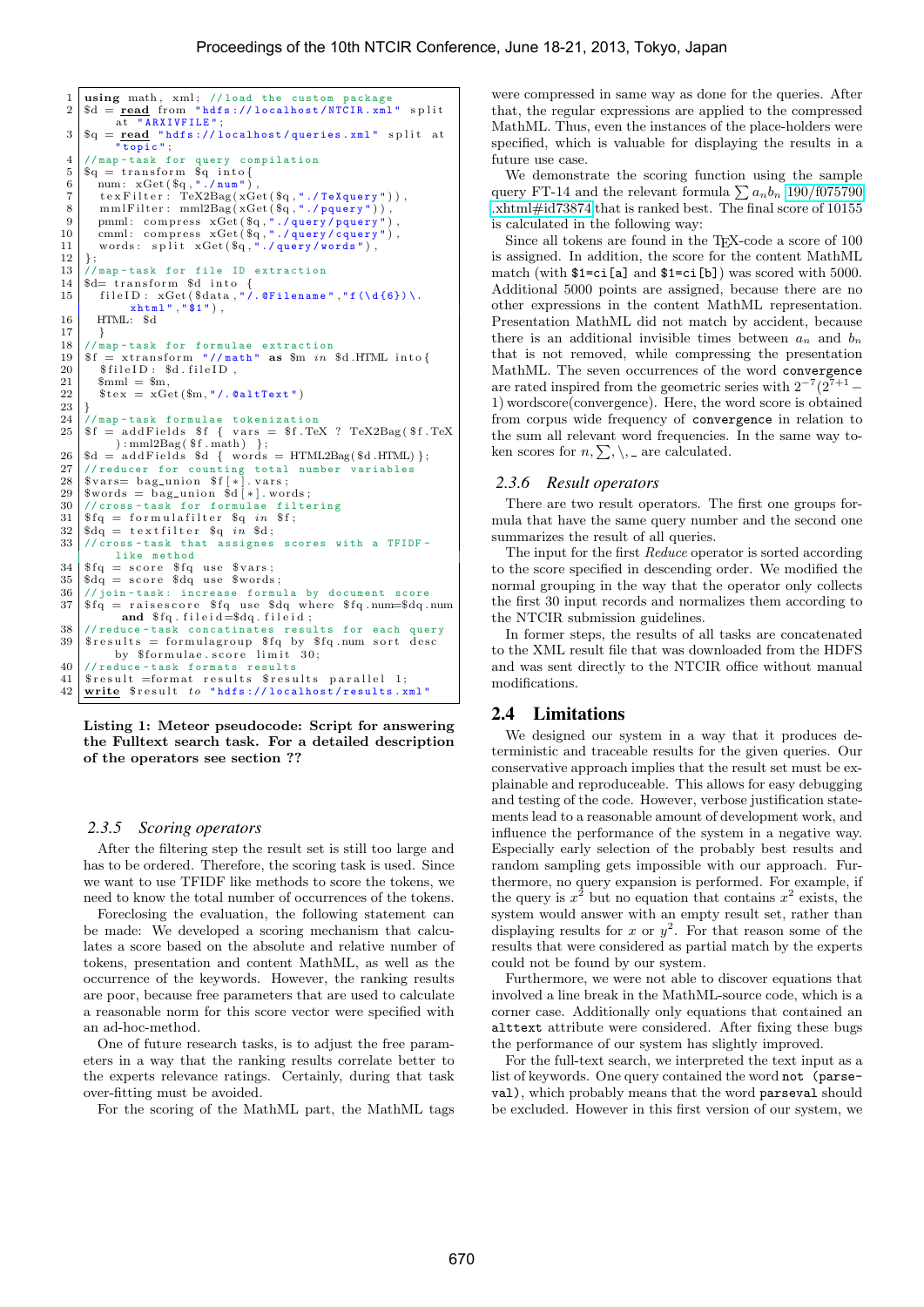didn't treat this special case.

Furthermore we ignored the task FT-3 that deals about searching for L<sup>AT</sup>EX-pseudo-code.

### 2.5 Optimized execution

Instead of using the Meteor to compile the source from listing [1](#page-3-2) automatically to the Pact layer, we hard code the pact plan. In this context, we perform some manual performance optimizations and customizations. We just count the keywords and tokens that occurred in one of the search queries, for example. Furthermore, we summarize concurrent Map task, like for example extraction of the T<sub>E</sub>X code and the tokenization of it. In addition, we specified compiler hints for output cardinality estimation. Especially, for choosing Cross and Match strategies these estimates make a difference. The query list has about 30 entries and is much smaller than the number of equations with more than 130 million records. Thus a broadcasting the queries and keeping them in memory for the whole time the task runs makes sense.

## 3. RESULTS

The formulasearchengine team (FSE) submitted 373 results in the category formula search (FS) and 244 results in the category formula search (FT).

In the category FS 290/373 results were judged. 106 of the evaluated results were regarded as (partially) relevant. Thus the precision (relevant/submitted) results evaluates to 28.4% for formula search which is rank 2 of 13 submitted result sets.

For the Full Text search task all 244 submitted results were judged. 54 of them were regarded as (partially) relevant and the precision evaluate to 22.1%. In this category only two teams participated. The other team achieved 31% precision.

Even though we do not perform a detailed performance analysis, we present some indicators of the system runtime. For the actual run our system, consisting of two desktop computers with 8 CPU-cores 1 HDD and 16GB main memory per machine, reported an overall runtime of about 9 minutes (512 207 ms). As an indicator for the shortest possible runtime on our system, we read all the data and write the first 1000 bytes of each file back to disk. This took less than 4 minutes (226918-228194 ms) and meets our expectations, since processing the 42GB dataset with a single disk, and an average effective data transfer rate of 100MB/s leads to 7 minutes reading time in theory.

For a detailed analysis of the results, we performed another run that ignores all results that were not rated by the experts, and provides output even if the formula would have been suppressed by the filter. We published the result of this analysis at <http://www.formulasearchengine.com> in full length and elaborate on some crucial aspects in this section.

Our score s that was used for ranking is partitioned in 3 areas and relates to the experts ratings relevant  $(++)$ , partially relevant  $(+)$  and not relevant  $(0)$  via

| $s < 50 \rightarrow \text{no match}$                | $\leftrightarrow o$    |
|-----------------------------------------------------|------------------------|
| $50 \leq s < 2000 \rightarrow$ token only           | $\leftrightarrow +$    |
| $s > 2000 \rightarrow \text{token} + \text{filter}$ | $\leftrightarrow$ + +. |

In table [2](#page-6-0) and [3,](#page-7-0)  $9 \times 9$  matrices  $(M)$  for all results show

the relationship between expert rating and the classification of the system score. The diagonal entries denote that our system and the reviewers agree, entries in the upper triangle of the matrix mean that our system rates the result as more relevant than the reviewers did, and entries in the lower triangle denote the opposite. They relate to the classical  $2 \times 2$  binary classification matrix(B) by summarizing the non corner entries via

$$
B_{i,j} = M_{2i,2j} + \alpha M_{2i,2j+1} + (1 - \alpha) M_{2i,2j-1} + \beta M_{2i+1,2j} + (1 - \beta) M_{2i-1,2j}.
$$
 (6)

For example summarizing as well relevant  $(++)$  as partially relevant(+) to relevant ( $\alpha = 1$ ) and regarding all entries beginning from token only (score  $>$  50) as retrieved entries  $(\beta = 1)$  leads to  $B_{0,1} = M_{0,2} + M_{1,2}$  false positives. The  $\beta$  parameter is not relevant for the further discussion since, the calculated score is more fine grained than shown in the table. Thus, we calculate the average precision  $\langle P \rangle$  defined as  $\langle P_{\alpha} \rangle \equiv \int p_{\alpha}(r) dr$ . For  $r \in R_{\alpha}$ , the set recalls of the ranked result list  $p_{\alpha}(r) \equiv \max\{p'_{\alpha}(k) : r = r_{k}\}\)$  is the maximal precision for  $p'_{\alpha}(k)$  the precision for rank k with recall  $r_k$ . Since, this are only discrete values,  $\langle P_\alpha \rangle$  is approximated in upper Riemann sum style by using  $p_{\alpha}(r) \equiv p_{\alpha}(\min\{r' \in$  $R_{\alpha} : r' > r$ }) for  $r \notin R_{\alpha} \wedge r < \max R_{\alpha}$  and  $p_{\alpha}(r) \equiv 0$  for  $r > \max R_{\alpha}$ .

In the tables, we use the more intuitive notation  $\langle P_{++} \rangle =$  $\langle P_0 \rangle$  and  $\langle P_+ \rangle = \langle P_1 \rangle$ . Furthermore the mean average precision  $\langle P \rangle$  was calculated by averaging over all  $\langle P \rangle$  for each subtask. Comparing the result of  $\sim 30\%$  for FS and  $\sim 15\%$ for FT shows that especially the combined search needs to be improved and indicates that keyword search is not sufficient.

### 3.1 Qualitative evaluation

In the following subsection, we explain the results based on some examples. Therefore we group our observations into false negatives and false positives.

#### *3.1.1 False negatives*

Regarding our running example query (FT-14). The formula 132/ f052473#idp561824:  $\sum_{\alpha \in \mathbb{F}_n^+} a_{\alpha} Z_{\alpha}$  did not pass the token-filter (figure [1\)](#page-1-0), since the query contains two  $n$ , whereas the formula has only one. However, it is one of the seven relevant formulae. This is an argument for lowering the filter barrier further in the future. One option is, to use a set rather than a multi set. On the other hand 76 of the 100 evaluated formulae passed the filter. Thus adjusting the filter-granularity a meta level might not be the option of choice. Looking at more examples indicates that it might be reasonable to improve the filter on a token level. For example if the token / could be regarded as a match for the token frac as well. According to [\(14\)](#page-7-1) 5 additional entries were ranked in the intermediate category. Three of them originate from document 15/f005755 that does not involve the specified keyword convergence and were down ranked even though they are a perfect structure match. The other two use a specified sum  $\left(\sum_{n=1}^{\infty}\right)$  rather than the unspecified which prevents them from a MathML structure match, since this would require query expansion.

## *3.1.2 False positives*

The two best ranked false positives  $(\sum_{n} \lambda_n Q_n, \sum_{n} \epsilon_n x_n)$  for the running example originate from documents that contain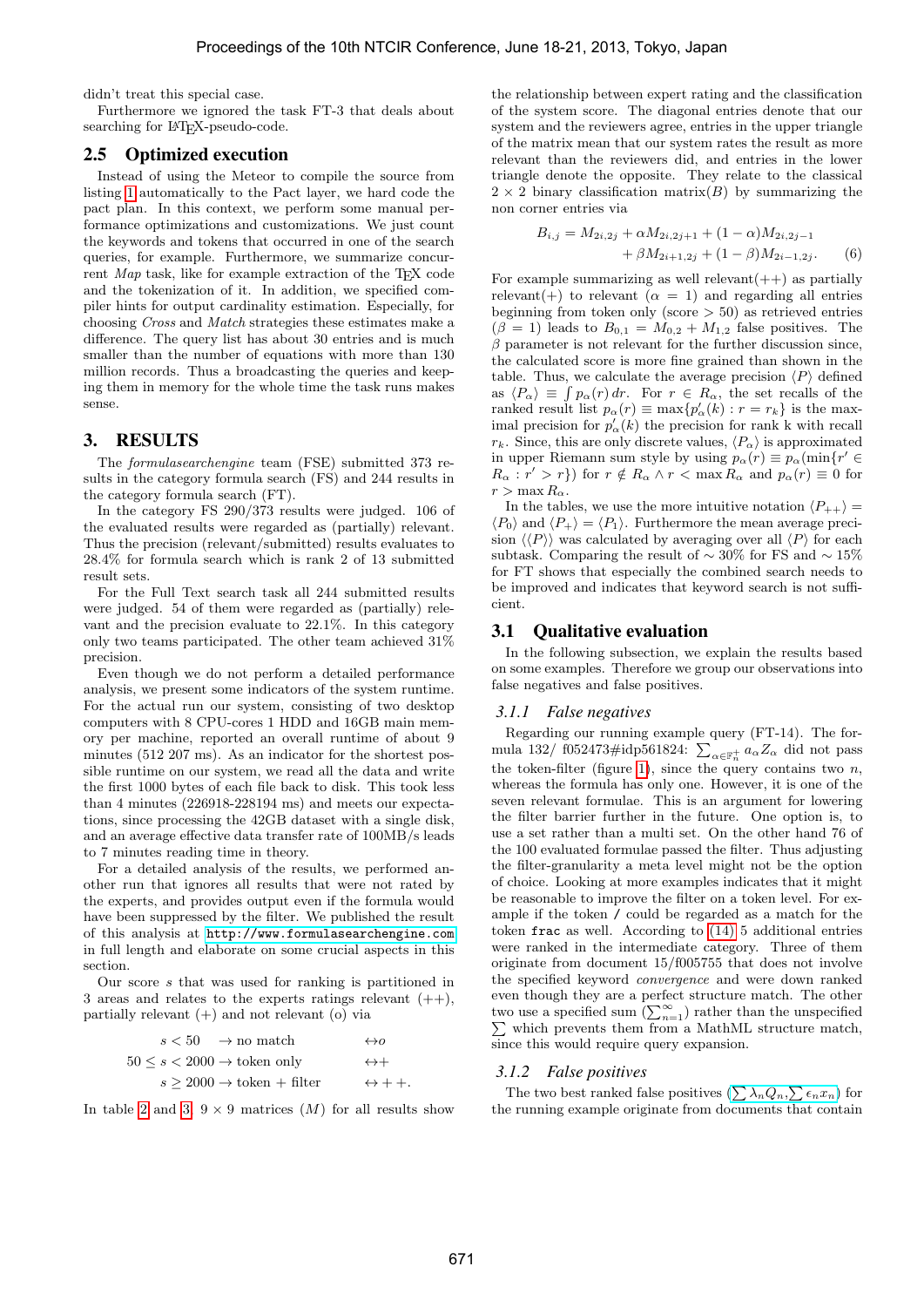<span id="page-5-9"></span>Table 1: Overview of the top 10 result: The queries that had less than 10 relevant results are not displayed. The symbol  $++$  denotes relevance,  $+$  partially relevant and o not relevant.

| formula search (FS) |         |       |         |         |         |         |          |         | fulltext search (FT) |          |
|---------------------|---------|-------|---------|---------|---------|---------|----------|---------|----------------------|----------|
| #                   | 5       | 8     | 16      | 18      | 20      | 21      | 1        | 8       | 9                    | 15       |
| 1                   |         |       |         |         |         |         |          |         |                      | $^{++}$  |
| 2                   |         |       | $^{++}$ | $^{++}$ |         | $^{++}$ |          |         |                      | $^{++}$  |
| 3                   |         |       | $+ +$   | $^{++}$ | $^{++}$ | $^{++}$ | $\Omega$ | $^+$    |                      |          |
| 4                   |         |       |         |         |         | $^{++}$ |          |         |                      | $\circ$  |
| 5                   | $+ +$   |       | $+ +$   | $^{++}$ |         |         |          |         | $\Omega$             |          |
| 6                   | $+ +$   |       | $+ +$   | $^{++}$ |         | $^{++}$ | $^{++}$  | -       | $\Omega$             |          |
| $\gamma$            | $+ +$   |       | $+ +$   | $^{++}$ | $\div$  | $^{++}$ | $^{++}$  | +       | $\Omega$             | $+ +$    |
| 8                   | $+ +$   | $+ +$ | $\circ$ | $^{++}$ | $\circ$ | $^{++}$ | $^{++}$  | $\circ$ | $\Omega$             | $\Omega$ |
| 9                   | $^{++}$ |       |         | $^{++}$ | $\circ$ | $^{++}$ | $^{++}$  | $\circ$ | $\Omega$             | $\Omega$ |
| 10                  |         |       | $^{++}$ | $^{++}$ | $\circ$ | $+ +$   | $^{++}$  | $^+$    | $\Omega$             |          |

all required keywords. However, the hit were considered as not relevant by the experts. The reason for that can not be determined without considering the context of the equation. Therefore, it will be important to consider the context of the hits in the future. The same argument holds for the second best ranked hit  $\sum a_n b_n$  that was classified as partially relevant. Due to the fact that the TEX-filter contains only two symbols (section [2.3.1\)](#page-2-4) the relative large number of 63 false positives for the filter is obvious.

# 3.2 Ranking

Even though we do not focus on ranking, the results are reasonable, especially for cases were more than 10 relevant results were found by the experts. In table [1,](#page-5-9) we list those queries and print out the experts ratings compared to the ranking position. According to this measure most results are quite relevant. However since only 6 of 22 (for FS) queries lead to ten or more relevant results, it has to be remarked that this good ranking holds for the "easy" queries. In a further step of investigation we investigated the impact of the fine ranking. For the detailed evaluation in tables [\(2](#page-6-0) and [3\)](#page-7-0) we calculated the mean average precision based on a numeric score with two internal decimal places. Rounding to natural numbers has a large effect on the overall result. Our evaluation shows that just improving the inner decimal digit score can lead to an increase in mean average precision for almost 50% ( $\langle \langle P_{++} \rangle$ ) increased from 31.5% to 46.6% and  $\langle \langle P_{++} \rangle \rangle$  increased from 28.5% to 44.4%). This indicates that TFIDF methods have to be checked carefully in the future.

# 4. CONCLUSION

In this paper we present a batch oriented approach to formula search that is characterized by its short development / test cycles. We achieved rank 2 of 13 in the formula search subtask with regard to precision of partially relevant hits. However, the achieved precision of our system is not satisfying, yet. In general our two phase approach of token filtering and structure matching seems to be viable and will be investigated further.

Our main focus for future work will be query expansion. Given a pattern that includes the identifier  $i$  it would be beneficial to consider formulae that include the identifier  $j$ , if  $j$  is known to be the imaginary unit. The first requirement for this kind of query expansion is the integration of

variable definition detection in the surrounding text which requires deep parsing of the text and analysis of the equation. This way our approach can incorporate valuable information that would be lost, if only equations are considered. Due to the absence of precomputed structures, such as indexes, this extension is comparatively easy to implement in the next iteration of our system.

The second requirement for query expansion is a clear definition of the actual semantics of the query patterns which was not available for this competition. Additionally, we believe that query patterns should provides means to tag identifiers with meta information, such as " $i$  is the imaginary unit," so the identifiers in the pattern can be matched better to the identifiers in the corpus.

*Acknowledgements.* Thanks to Alan Akbik, Holmer Hemsen and Michael Kohlhase for the fruitful discussions and Jochen Adamek for proofreading this paper. This work is funded by the European Commission under FP7 Project No. 296448 – "Data Supply Chains for Pools, Services and Analytics in Economics and Finance."

# 5. REFERENCES

- <span id="page-5-0"></span>[1] A. Aizawa, M. Kohlhase, and I. Ounis. Ntcir-10 math pilot task overview.
- <span id="page-5-5"></span>D. Battré, S. Ewen, F. Hueske, O. Kao, V. Markl, and D. Warneke. Nephele/PACTs: A programming model and execution framework for web-scale analytical processing. In Proceedings of the 1st ACM symposium on Cloud computing, SoCC '10, pages 119–130, New York, NY, USA, 2010. ACM.
- <span id="page-5-7"></span>[3] J. Dean and S. Ghemawat. Mapreduce: simplified data processing on large clusters. Commun. ACM, 51(1):107–113, Jan. 2008.
- <span id="page-5-4"></span>[4] B. Goetz. The lucene search engine: Powerful, flexible, and free. JavaWorld. Available http://www. javaworld. com/javaworld/jw-09-2000/jw-0915-lucene. html, 2000.
- <span id="page-5-6"></span>[5] A. Heise, A. Rheinländer, M. Leich, U. Leser, and F. Naumann. Meteor/Sopremo: An Extensible Query Language and Operator Model. stratosphere.eu.
- <span id="page-5-2"></span>[6] M. Kohlhase and C. C. Prodescu. Scaling an Open Formula Search Engine. Challenge, pages 1–15, 2012.
- <span id="page-5-1"></span>[7] M. Kohlhase and I. Sucan. A Search Engine for Mathematical Formulae. In T. Ida, J. Calmet, and D. Wang, editors, Proceedings of Artificial Intelligence and Symbolic Computation, AISC'2006, number 4120 in LNAI, pages 241–253. Springer Verlag, 2006.
- <span id="page-5-3"></span>[8] M. Líška, P. Sojka, M. Růžička, and P. Mravec. Web Interface and Collection for Mathematical Retrieval : WebMIaS and MREC. In P. Sojka and T. Bouche, editors, DML 2011: Towards a Digital Mathematics Library, pages 77–84, Brno, 2011. Masaryk University.
- <span id="page-5-8"></span>[9] P. Willett. The porter stemming algorithm: then and now. Program: electronic library and information systems, 40(3):219–223, 2006.

# Links

- 1 <http://www.arxiv.org>
- $^{2}$ <http://www.w3.org/TR/MathML3/chapter3.html>
- 3 <http://code.google.com/p/guava-libraries/>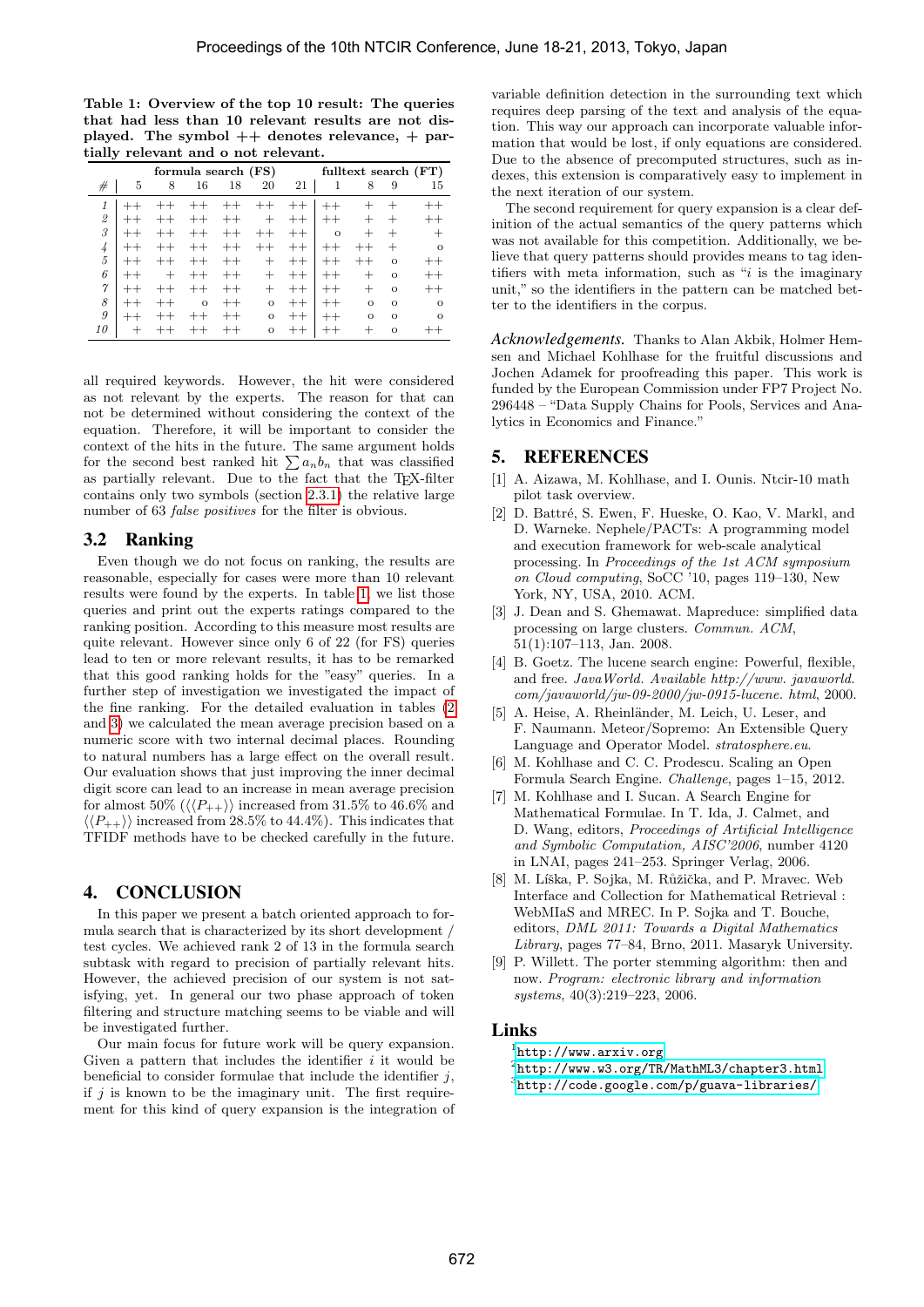(1)  $\int_0^\infty dx \int_x^\infty F(x, y) dy =$  $\int_0^\infty \mathrm{d}y \int_0^y F(x, y) \mathrm{d}x$ 

|          |     |     | $\Omega$     |                |
|----------|-----|-----|--------------|----------------|
| >2k      | 0   | 0   | $\mathbf{0}$ | 0              |
| 5000-2k  | 0   |     |              | $\overline{2}$ |
| $<$ 5000 |     | 30  | 68           | 99             |
| Σ.       |     | 31  | 69           | 101            |
| in $%$   | 0.0 | 3.1 |              |                |

| (4) $\int_{-\infty}^{\infty} e^{-x^2} dx$ |               |                                                |  |                |  |  |  |
|-------------------------------------------|---------------|------------------------------------------------|--|----------------|--|--|--|
|                                           |               | $++ +$ 0                                       |  |                |  |  |  |
| $>\!\!2k$                                 | $\mathcal{R}$ | $\begin{bmatrix} 1 & 0 \\ 0 & 0 \end{bmatrix}$ |  | $\frac{3}{48}$ |  |  |  |
| $2000 - 01$                               | $\epsilon$    |                                                |  |                |  |  |  |

| 5000-2k                          | 6  | 21         | 21 | 48            |
|----------------------------------|----|------------|----|---------------|
| $5000$                           | 5  | 15         | 31 | 51            |
| $\langle P \rangle$ in $\%$ 27.7 | 14 | 36<br>35.8 |    | $52 \mid 102$ |

Table 2: Statistics for NTCIR10-FS

<span id="page-6-0"></span>
$$
(2) X(i\omega)
$$

$$
(3) xn + yn = zn
$$

|                               |                |                | $\mathbf{o}$ |     |          |        |                |                | $\mathbf{o}$ |     |
|-------------------------------|----------------|----------------|--------------|-----|----------|--------|----------------|----------------|--------------|-----|
| >2k                           | $\theta$       | $\Omega$       | 16           | 16  | >2k      |        |                | $\overline{2}$ | $\Omega$     | 9   |
| 5000-2k                       |                | 0              | 33           | 33  | 5000-2k  |        | $\mathfrak{D}$ | 8              | 24           | 34  |
| $<$ 5000                      |                | $\overline{2}$ | 53           | 55  | $<$ 5000 |        |                | 12             | 42           | 58  |
| Σ                             | 0              | 2              | 102          | 104 |          |        | 13             | 22             | 66           | 101 |
| in $%$<br>$\langle P \rangle$ | $\overline{a}$ | 0.0            |              |     |          | in $%$ | 59.6           | 41.2           |              |     |

| $(5) \frac{f(x+h)-f(x)}{h}$ |                |      |          |     |  |  |  |
|-----------------------------|----------------|------|----------|-----|--|--|--|
|                             |                |      | $\Omega$ |     |  |  |  |
| $>\!\!2k$                   | 13             |      | $\theta$ | 17  |  |  |  |
| 5000-2k                     | $\overline{2}$ | 3    | 24       | 29  |  |  |  |
| $<$ 5000                    | 23             | 18   | 14       | 55  |  |  |  |
| $\sum$                      | 38             | 25   | 38       | 101 |  |  |  |
| in %                        | 28.0           | 30.7 |          |     |  |  |  |

| $<$ 5000                            | 0.     |     | $17 \quad 41 \mid 58$ |  |
|-------------------------------------|--------|-----|-----------------------|--|
|                                     | 0.     |     | 25 77 102             |  |
| $\overline{\langle P \rangle}$ in % | $\sim$ | 5.0 |                       |  |

(9)  $\frac{e^x + y}{z}$ 

 $- 46.3$ 

 $>2k$  0 0 0 0<br>5000-2k 0 8 36 44

 $5000 - 2k$ 

(6)  $\sqrt{2} = 1 + \frac{1}{3} + x - y$ 

 $++ +$  o  $\Sigma$ 

 $++ +$  o  $\Sigma$ 

P 0 40 63 103

|                                                |             |               | O            |                |
|------------------------------------------------|-------------|---------------|--------------|----------------|
| $\mathbf{>}2\mathrm{k}$<br>5000-2k<br>$<$ 5000 | 5<br>0<br>5 | 11<br>6<br>10 | 0<br>9<br>59 | 16<br>15<br>74 |
| ゝ∶<br>in $%$<br>$\langle P \rangle$            | 10<br>23.5  | 27<br>55.0    | 68           | 105            |

|           |      |      | $\Omega$ |     |
|-----------|------|------|----------|-----|
| $>\!\!2k$ | 19   | 3    | 3        | 25  |
| 5000-2k   | 1    | 0    | 18       | 19  |
| $<$ 5000  | 25   | 3    | 29       | 57  |
|           | 45   | 6    | 50       | 101 |
| in $%$    | 36.8 | 42.5 |          |     |

(11)  $\int_{g\neq 0} |\nabla f|^q dx \leq c$ R  $\int_{g\neq 0} |\nabla (f +$  $g)|^q dx$ 

| (12) $q_n  a_n - a  \sim_{n \to +\infty} q_n  \frac{p_n}{q_n} - a $ |      |    |     |
|---------------------------------------------------------------------|------|----|-----|
|                                                                     |      | റ  |     |
| >2k                                                                 |      |    |     |
| 5000-2k                                                             |      |    |     |
| $<$ 5000                                                            | 18   | 74 | 92  |
|                                                                     | 26   | 74 | 100 |
| in $%$                                                              | 30.8 |    |     |

| $(15)$ $\wp(z; \Lambda)$ |      |          |    |     |
|--------------------------|------|----------|----|-----|
|                          | $++$ |          | O  |     |
| >2k                      | 0    | 0        | O  |     |
| 5000-2k                  | 2    | $\Omega$ | 24 | 26  |
| $5000$                   | 1    | O        | 74 | 75  |
|                          | 3    | 0        | 98 | 101 |
| in %                     | 55.6 | 55.6     |    |     |

| (19) $Rf(L) = \int_L f(\mathbf{x})  d\mathbf{x} $ |  |
|---------------------------------------------------|--|
|---------------------------------------------------|--|

|           |              |      | O  |     |
|-----------|--------------|------|----|-----|
| $>\!\!2k$ | 0            |      | 14 | 18  |
| 5000-2k   | O            |      | 0  | ∩   |
| $<$ 5000  | $\mathbf{0}$ | 20   | 62 | 82  |
|           | 0            | 24   | 76 | 100 |
| in %      |              | 11.0 |    |     |

| (22) $A_n = \frac{1}{\pi} \int_{-\pi}^{\pi} F(x) \cos(nx) dx$ |  |  |  |  |
|---------------------------------------------------------------|--|--|--|--|
|---------------------------------------------------------------|--|--|--|--|

|             |              |      | $\Omega$ |     |
|-------------|--------------|------|----------|-----|
| $>\!\!2k$   | O            | O    | 0        |     |
| $5000 - 2k$ | 0            | 13   | 0        | 13  |
| $<$ 5000    | $\mathbf{0}$ | 59   | 29       | 88  |
| $\sum$      | $\mathbf{0}$ | 72   | 29       | 101 |
| in $%$      |              | 18.1 |          |     |
|             |              |      |          |     |

|                       |              |        | о  |     |
|-----------------------|--------------|--------|----|-----|
| >2k                   | 0            | $\cup$ | 0  | 0   |
| 5000-2k               | $\mathbf{0}$ |        | 44 | 45  |
| $<$ 5000              | $\mathbf{0}$ | 12     | 43 | 55  |
| Σ.                    | $\mathbf{0}$ | 13     | 87 | 100 |
| $^\prime P$<br>in $%$ |              | 0.3    |    |     |

| U<br>1V |  |
|---------|--|
|         |  |

|            |     |          | $\Omega$ |     |
|------------|-----|----------|----------|-----|
| $>\!\!2k$  | 0   | 0        |          | 0   |
| 5000-2k    | 0   | $\Omega$ | 46       | 46  |
| $<$ 5000   | 2   | $\Omega$ | 52       | 54  |
|            | 2   | 0        | 98       | 100 |
| $\%$<br>in | 0.0 | 0.0      |          |     |

| (16) $\wp(z;\omega_1,\omega_2)$ |      |      |          |     |  |
|---------------------------------|------|------|----------|-----|--|
|                                 |      |      | $\Omega$ |     |  |
| $>\!\!2k$                       | 0    |      | 0        | 0   |  |
| 5000-2k                         | 11   |      | 15       | 27  |  |
| $5000$                          | 8    |      | 66       | 75  |  |
|                                 | 19   | 2    | 81       | 102 |  |
| in $%$                          | 48.1 | 45.8 |          |     |  |

 $(20)$   $|G:H| = \frac{|G|}{|H|}$ 

|     |      | റ  |     |
|-----|------|----|-----|
|     |      |    |     |
|     | 5    | 9  | 18  |
| 28  | 22   | 32 | 82  |
| 32  | 27   | 41 | 100 |
| 4.8 | 11.4 |    |     |
|     |      |    |     |

|                 |   |      | $\Omega$ |     |
|-----------------|---|------|----------|-----|
| $\mathord{>}2k$ | 0 | 0    |          |     |
| 5000-2k         | 0 | 9    |          | 13  |
| $<$ 5000        | 0 | 33   | 54       | 87  |
|                 | 0 | 42   | 58       | 100 |
| in %            |   | 16.2 |          |     |

(14) 
$$
\ddot{u}(x,t) = u''(x,t)
$$

|           |     |      | റ  |     |
|-----------|-----|------|----|-----|
| $>\!\!2k$ |     | 0    |    |     |
| 5000-2k   |     | 29   |    | 30  |
| $<$ 5000  |     | 5    | 65 | 70  |
|           |     | 34   | 65 | 100 |
| in %      | 4.3 | 85.7 |    |     |

| $(18)$ $O(n \log n)$ |      |      |    |     |  |  |
|----------------------|------|------|----|-----|--|--|
| $^{++}$<br>റ         |      |      |    |     |  |  |
| >2k                  | 25   | 1    | 2  | 28  |  |  |
| 5000-2k              | 0    | 13   |    | 20  |  |  |
| $5000$               | 19   | 18   | 19 | 56  |  |  |
|                      | 44   | 32   | 28 | 104 |  |  |
| in %                 | 54.6 | 49.2 |    |     |  |  |

(21) 
$$
H^n(X) = Z^n(X)/B^n(X)
$$

|                                                                             |              |      | $\bullet$ |     |  |
|-----------------------------------------------------------------------------|--------------|------|-----------|-----|--|
| >2k                                                                         | $\mathbf{0}$ |      |           |     |  |
| $5000 - 2k$                                                                 | 6            |      |           | 6   |  |
| $5000$                                                                      | 21           | 12   | 61        | 94  |  |
|                                                                             | 27           | 12   | 61        | 100 |  |
| $\langle P \rangle$ in $\%$                                                 | 22.2         | 15.4 |           |     |  |
| $\langle \langle P_{++} \rangle \rangle = 31.5\%, \text{ MAP}_{+} = 28.5\%$ |              |      |           |     |  |

| $\sum$<br>$\overline{\langle P \rangle}$ in % |
|-----------------------------------------------|
| $(12)$ $q_n   a_n -$                          |
|                                               |
|                                               |

|    | O  |    |           |    | 0  |     |
|----|----|----|-----------|----|----|-----|
| IJ | ω  | 25 | $>\!\!2k$ | 28 | 13 |     |
|    | 18 | 19 | 5000-2k   |    |    |     |
| 3  | 29 | 57 | $<$ 5000  | 10 | 45 | 55  |
|    | 50 |    |           | 40 | 63 | 103 |

|      |              | (8) $ax^2 + bx + c$ |                 |  |
|------|--------------|---------------------|-----------------|--|
|      | $^{++}$      | $^+$                | о               |  |
|      | 19           | 3                   | 3               |  |
| 0-2k | $\mathbf{1}$ | $\Omega$            | $\frac{18}{29}$ |  |
| 00   | 25           | 3                   |                 |  |
|      | 45           | 6                   | 50              |  |
|      |              |                     |                 |  |